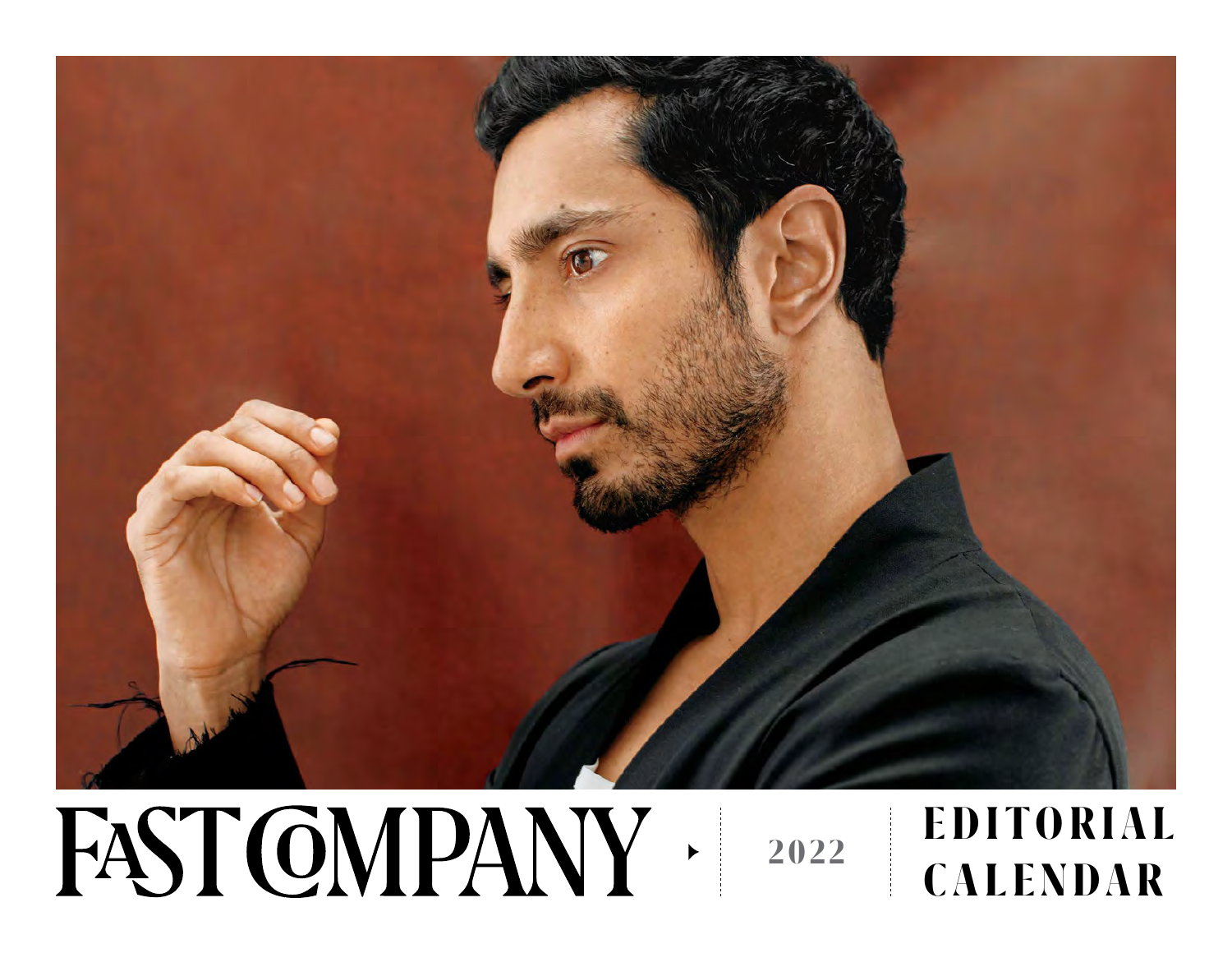

#### **March/April 2022 Most Innovative Companies**

#### **HONOREE TOOLKIT:** WEEK OF FEBRUARY 28



MARCH 15 **NEWSSTAND RELEASE**

### **Summer 2022 World Changing Ideas**

 **APPLICATIONS CLOSE:** DECEMBER 2021

 **HONOREE TOOLKIT:** WEEK OF APRIL 25

**DIGITAL RELEASE**





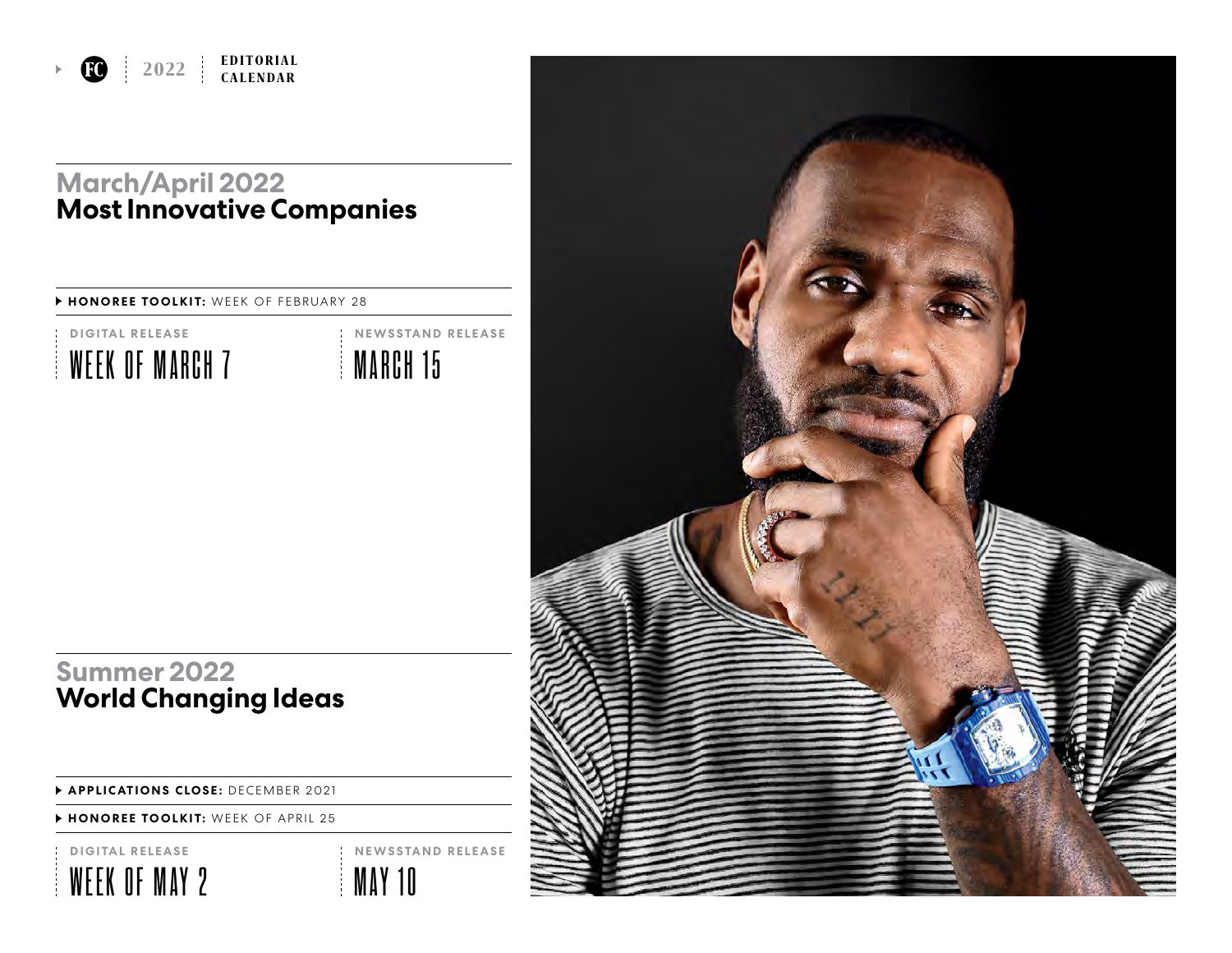# **EDITORIAL**<br>**CALENDAR**

#### **September 2022 Most Creative People in Business/ Best Workplaces for Innovators**

**BEST WORKPLACES APPLICATIONS OPEN: JANUARY 2022** 

 **BEST WORKPLACES APPLICATIONS CLOSE:** MARCH 2022

**BEST WORKPLACES HONOREE TOOLKIT:** WEEK OF AUGUST 1

## WEEK OF AUGUST 8 **DIGITAL RELEASE**

AUGUST 16 **NEWSSTAND RELEASE**

### **October 2022 Innovation by Design**

 **APPLICATIONS OPEN:** JANUARY 2022

 **APPLICATIONS CLOSE:** APRIL 2022

 **HONOREE TOOLKIT:** WEEK OF SEPTEMBER 12

#### **DIGITAL RELEASE**



**NEWSSTAND RELEASE**

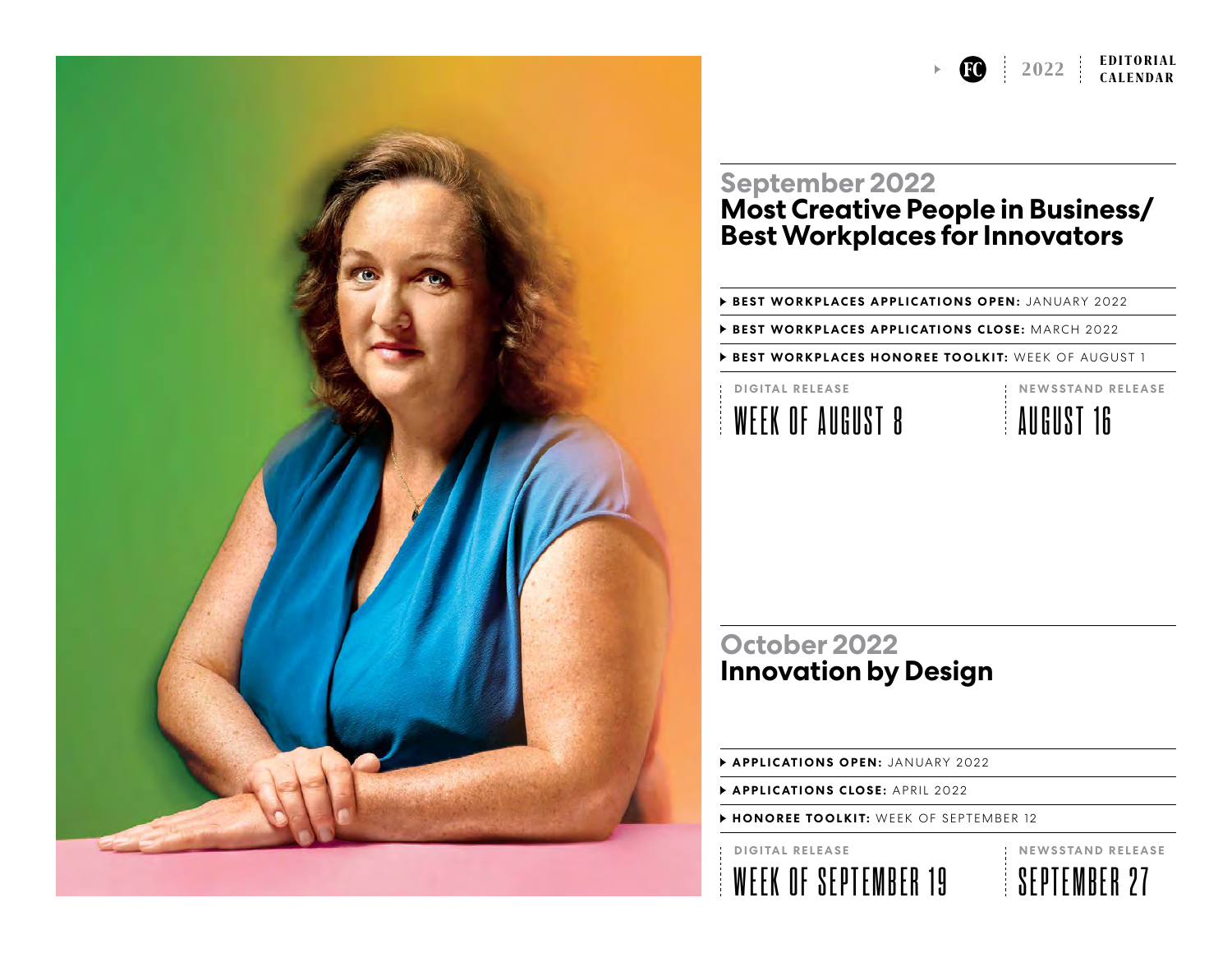**EDITORIAL**<br>**CALENDAR** 

#### **November 2022 Fast Company Impact Council/ Brands That Matter**

 **BRANDS THAT MATTER APPLICATIONS OPEN:** JANUARY 2022

 **BRANDS THAT MATTER APPLICATIONS CLOSE:** APRIL 2022

 **BRANDS THAT MATTER HONOREE TOOLKIT:** WEEK OF OCTOBER 17



NOVEMBER 1 **NEWSSTAND RELEASE**

#### **Winter 2022/2023 Most Productive People/ Next Big Things in Tech**

 **NEXT BIG THINGS IN TECH APPLICATIONS OPEN:** MARCH 2022

 **NBTT APPLICATIONS CLOSE:** MAY 2022

 **NBTT HONOREE TOOLKIT:** WEEK OF NOVEMBER 14

**DIGITAL RELEASE**